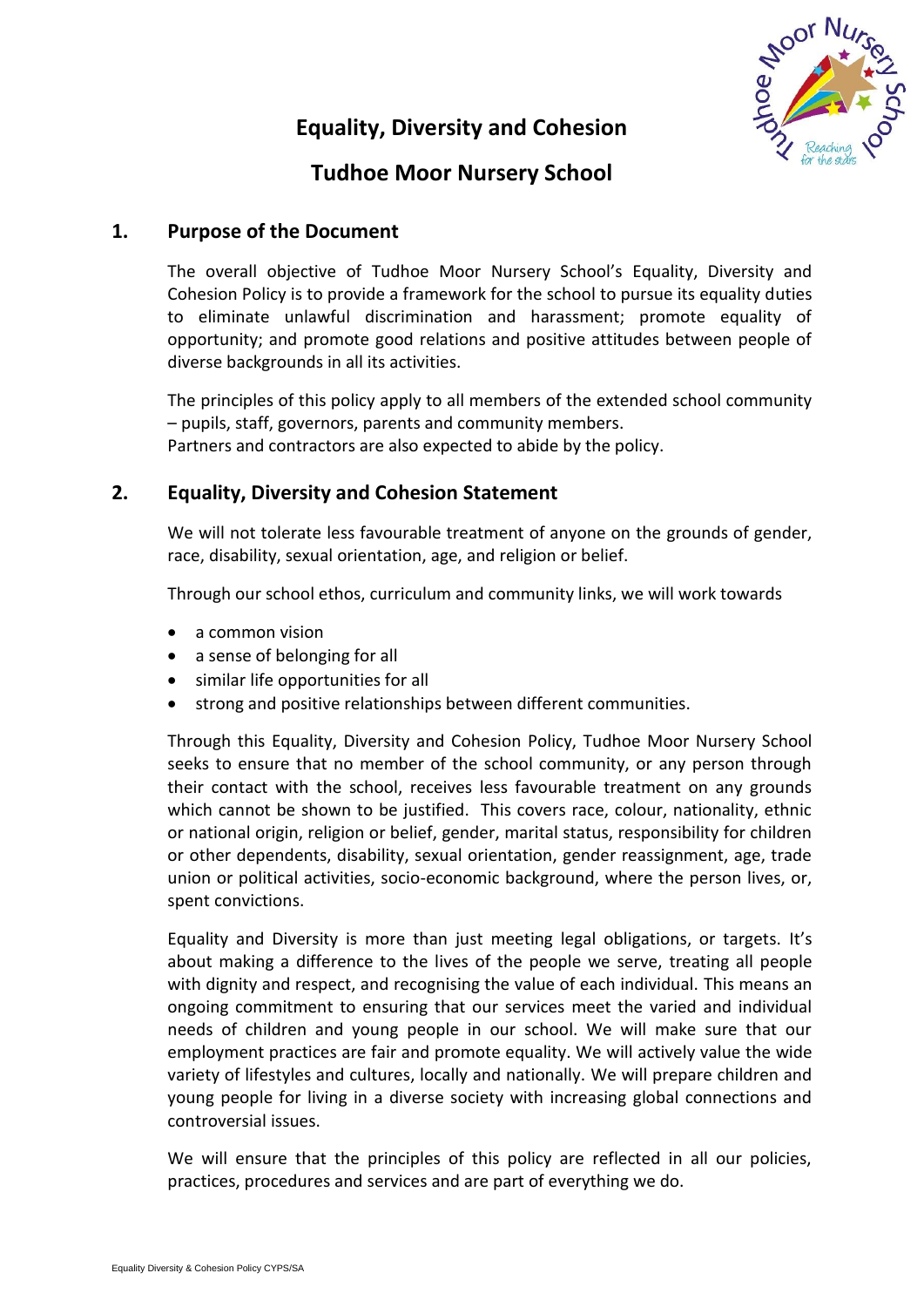## **3. Guiding Principles**

These principles have been drawn from a specimen school policy for equalities prepared by the DCSF and we at Tudhoe Moor Nursery School fully endorse and accept them.

### **Principle 1: All learners are of equal value**

All learners and potential learners are of equal value and benefit equally from school policies, practices and programmes, whatever their ability, background, gender or cultural identity.

### **Principle 2: Relevant differences are recognised**

Treating people equally can mean treating them differently. Policies, practices and programmes do not discriminate, but may be differentiated to take account of differences of life experience, outlook and background, and in the kinds of barrier and disadvantage which people may face.

## **Principle 3: We foster positive attitudes, relationships and a shared sense of belonging**

Policies and programmes promote

- positive attitudes and interactions
- mutual respect and good relations
- an absence of harassment or prejudice-related bullying between people of different ability, background, gender or cultural identity.

### **Principle 4: Staff recruitment, retention and development**

Policies and procedures benefit all employees and potential employees in recruitment, professional development and promotion. Steps are taken to positively promote equality, especially where there is evidence of inequality.

### **Principle 5: Current inequalities and barriers are addressed and reduced**

In addition to avoiding or minimising possible negative impacts of policies and programmes, we take opportunities to maximise positive impacts by addressing, reducing and removing inequalities and barriers that already exist between people of different ability, background, gender or cultural identity.

## **Principle 6: Policy development involves widespread consultation and involvement**

People affected by a policy or programme are consulted and involved in the design of new policies, and in the review of existing ones. Such consultation is both direct and through representative organisations, and is based on principles of transparency and accountability. It involves those who in the past have been excluded or disadvantaged, and who continue to face barriers:

### **Principle 7: Society as a whole benefits**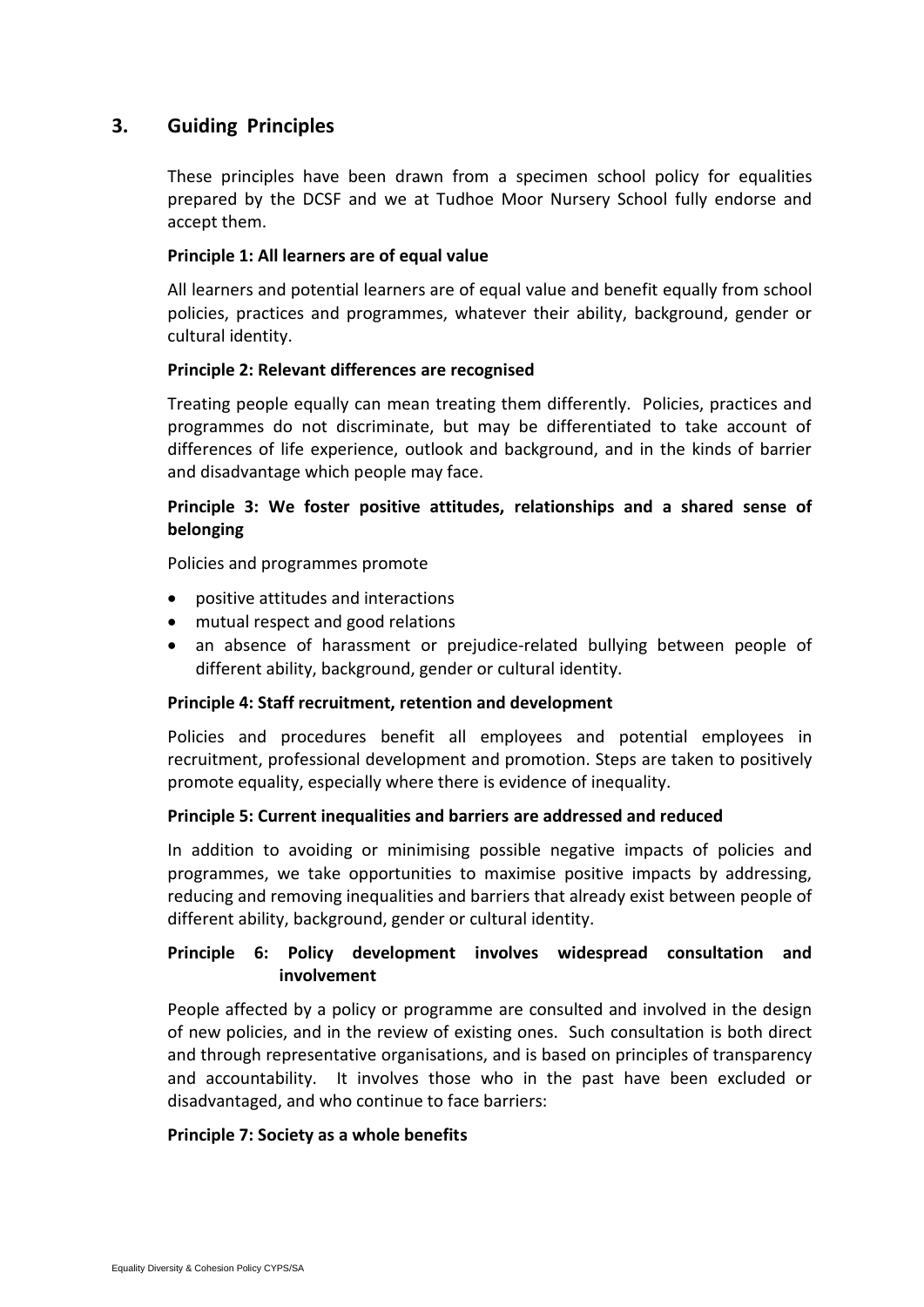Policies and programmes benefit society as a whole, locally, nationally and internationally, by fostering greater cohesion and greater participation in public life of people of different ability, background, gender or cultural identity.

## **4. Equalities Legislation**

Our commitment is reinforced through our legal duty both as an employer and service provider. The legal duties come from a range of relevant equality legislation and associated codes of practice. Through this policy we are committed to complying with the general and specific duties, as well as codes of practice. See Appendix 1 and 2 for further detail of these duties and codes of practice.

### **Race**

The Race Relations Act (1976) and the Race Relations Amendment Act (2000) requires schools to take appropriate steps to promote race equality, eliminate unlawful race discrimination and promote good race relations. We have drawn up and will maintain an active Race Equality Scheme, including an action plan, to meet these responsibilities.

### **Disability**

The Disability Discrimination Act (1995 and 2005) places a positive duty on us to ensure that services provided by the school and its premises are accessible to disabled people, that we promote disability equality, eliminate discrimination and harassment and promote positive attitudes to encourage participation. In some situations this may mean treating disabled people more favourably. We have drawn up and will maintain an active Disability Equality Scheme, including an action plan, to meet these responsibilities.

### **Gender**

The Sex Discrimination Act (1975) and the Equality Act (2006) places a positive duty on us not to treat anyone unfairly because of their gender, this means to eliminate discrimination and promote equality of opportunity between girls and boys, men and women. We need to ensure that the needs of both sexes and transgender people are taken into account in our services and employment. We have drawn up and will maintain an active Gender Equality Scheme, including an action plan, to meet these responsibilities.

### **Sexual Orientation**

All public bodies have responsibilities to promote equal opportunities in employment and vocational training on the grounds of sexual orientation through the Employment Equality (Sexual Orientation) Regulations 2003. The Equality Act 2006, extends the provision to service delivery, making it unlawful to discriminate in the provision of goods, services and facilities. We will ensure that we follow these regulations.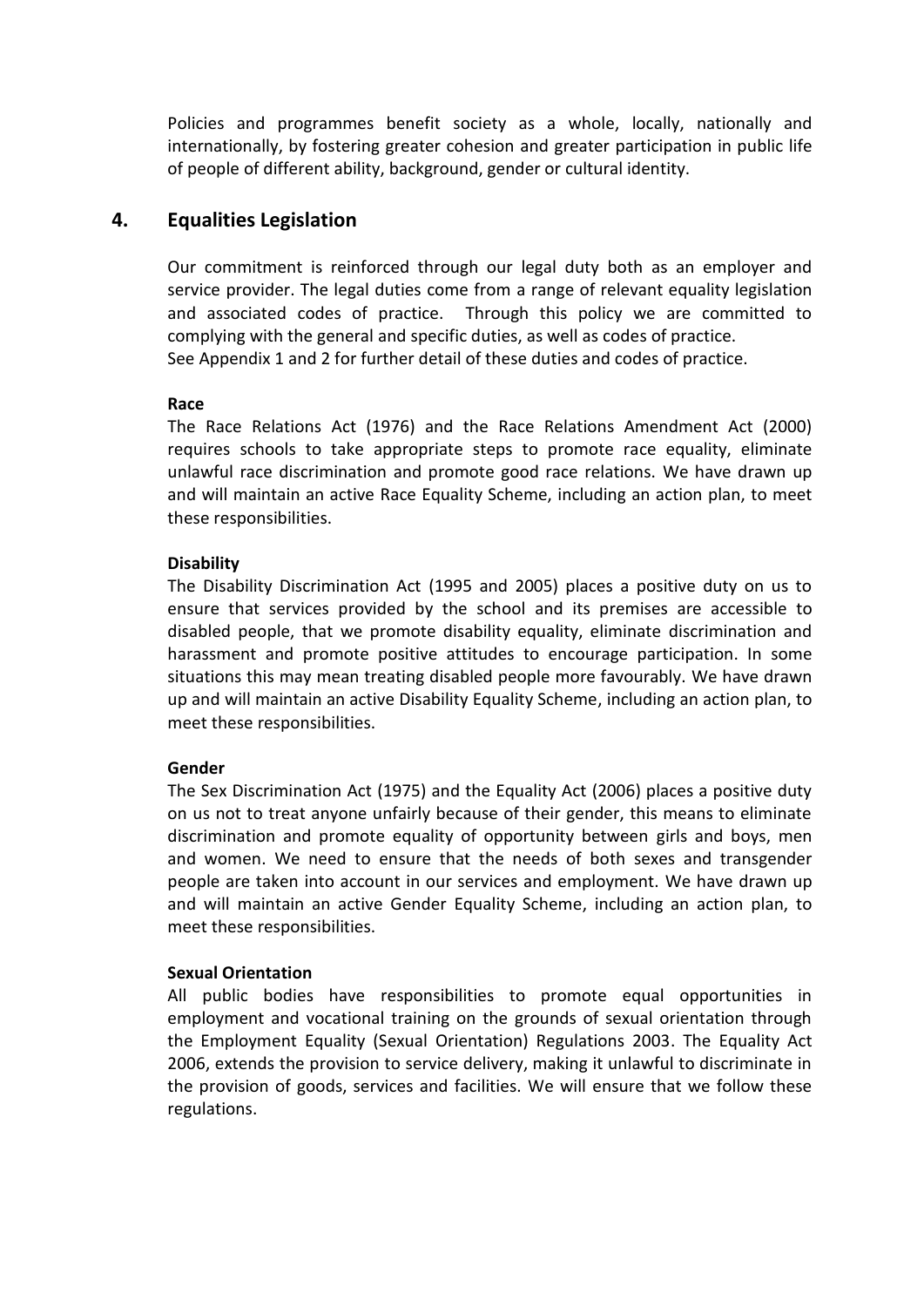## **Religion and Belief**

The school has responsibilities to promote equal opportunities in employment and vocational training on the grounds of religion and belief through the Employment Equality (Religion or Belief) Regulations 2003. The Equality Act 2006, extends the provision to service delivery, making it unlawful to discriminate in the provision of goods, services, facilities and public functions. This also includes lack of faith and people of no faith. We will ensure that we follow these regulations.

## **Age**

The school has responsibilities to promote equal opportunities in employment and vocational training on the grounds of age, through the Age Discrimination Act 2006 and Age Discrimination Regulations. The provisions apply to all age groups. We will ensure that we follow these regulations.

## **Community Cohesion**

The Education and Inspections Act 2006 places a responsibility on schools to promote community cohesion, locally, nationally and globally. We will do this through promoting a common vision, a commitment to equality and social justice, respecting people's different backgrounds and promoting positive relationships in the school and local neighbourhood. We recognise that the biggest influence on educational outcomes is social class and that this can also strongly affect community cohesion. We have programmes to 'narrow the gap' and to draw people together from different social backgrounds.

See Appendix 2 for further information.

### **Future legislation**

We will also welcome the contribution of future equalities legislation to provide equal opportunities for everyone.

## **5. Implementation**

We will ensure implementation through action in the following areas

- **Relationships and ethos –** to foster behaviour based on rights, responsibilities and mutual respect between all members of the school community, to support pupils' personal development and well-being, to address all forms of prejudice related bullying.
- **Equity and excellence –** to ensure equal opportunities for all to succeed at the highest possible level possible, removing barriers to access and participation in learning and wider activities and minimising variations in outcomes for different groups.
- **Teaching, learning and curriculum –** to teach pupils to understand others, to promote common values and value diversity, to promote awareness of human rights and of the responsibility to uphold and defend them, and to develop the skills of participation and responsible action.
- **Engagement and extended services –** to provide a means for children, young people and their families to interact with people from different backgrounds and build positive relations, including links with different school communities locally, across the country and internationally.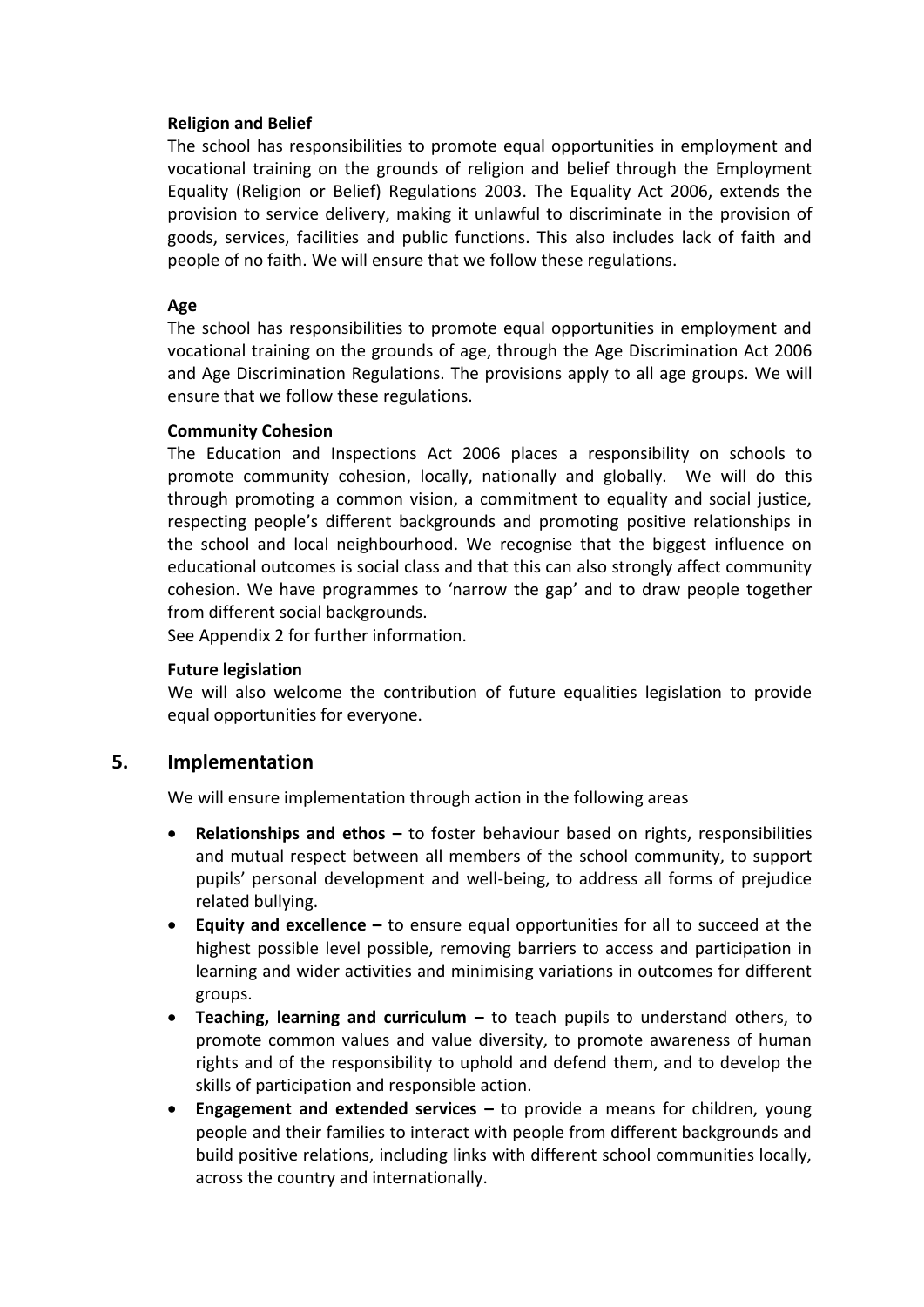## **6. Monitoring, reviewing and assessing impact**

This policy is supported by school's disability and gender equality schemes and a race equality action plan.

The schemes and action plans run for three years but are reviewed and reported upon annually to the governing body.

The School Development Plan ensures that schemes and action plans form an essential part of the school's action on equality. It includes targets determined by the governing body for, inclusion and equality in the school, promoting a cohesive community and equality in the workforce. It also ensures other school policies address equality issues.

This policy will be regularly monitored and reviewed by staff and governors to ensure that it is effective in tackling discrimination, promoting access and participation, equality and good relations between different groups, and that it does not disadvantage particular sections of the community.

Any pattern of inequality found as a result of impact assessments is used to inform future planning and decision-making.

A named member of staff and a named governor responsible for equality monitors specific outcomes (see roles and responsibilities) annually.

The Key Indictors provided by Durham CYPS are used to evaluate the effectiveness of our Equality, Diversity and Cohesion Policy.

The Headteacher provides monitoring reports for review by the Governing Body. These include: school population, workforce recruitment, retention and progression, special initiatives, progress against Key Indicators and targets and future plans. Normally this is in the Headteacher report to Governors.

## **7. Roles and Responsibilities**

 All who are associated with Tudhoe Moor Nursery school have a responsibility for promoting equality and inclusion, and avoiding unfair discrimination.

### **Our Governors are responsible for:**

- Making sure the school complies with all current equality legislation.
- Making sure this policy and its procedures are followed.
- Making sure that the school has up-to-date equality schemes and action plans.

### **Our Headteacher is responsible for:**

- Making sure the policy is readily available and that the governors, staff, pupils and their parents know about it.
- Making sure its procedures are followed.
- Producing regular information for staff and governors about the policy and how it is working, and providing training for them on the policy, if necessary.
- Making sure all staff know their responsibilities and receive training and support in carrying these out.
- Taking appropriate action in cases of harassment and discrimination.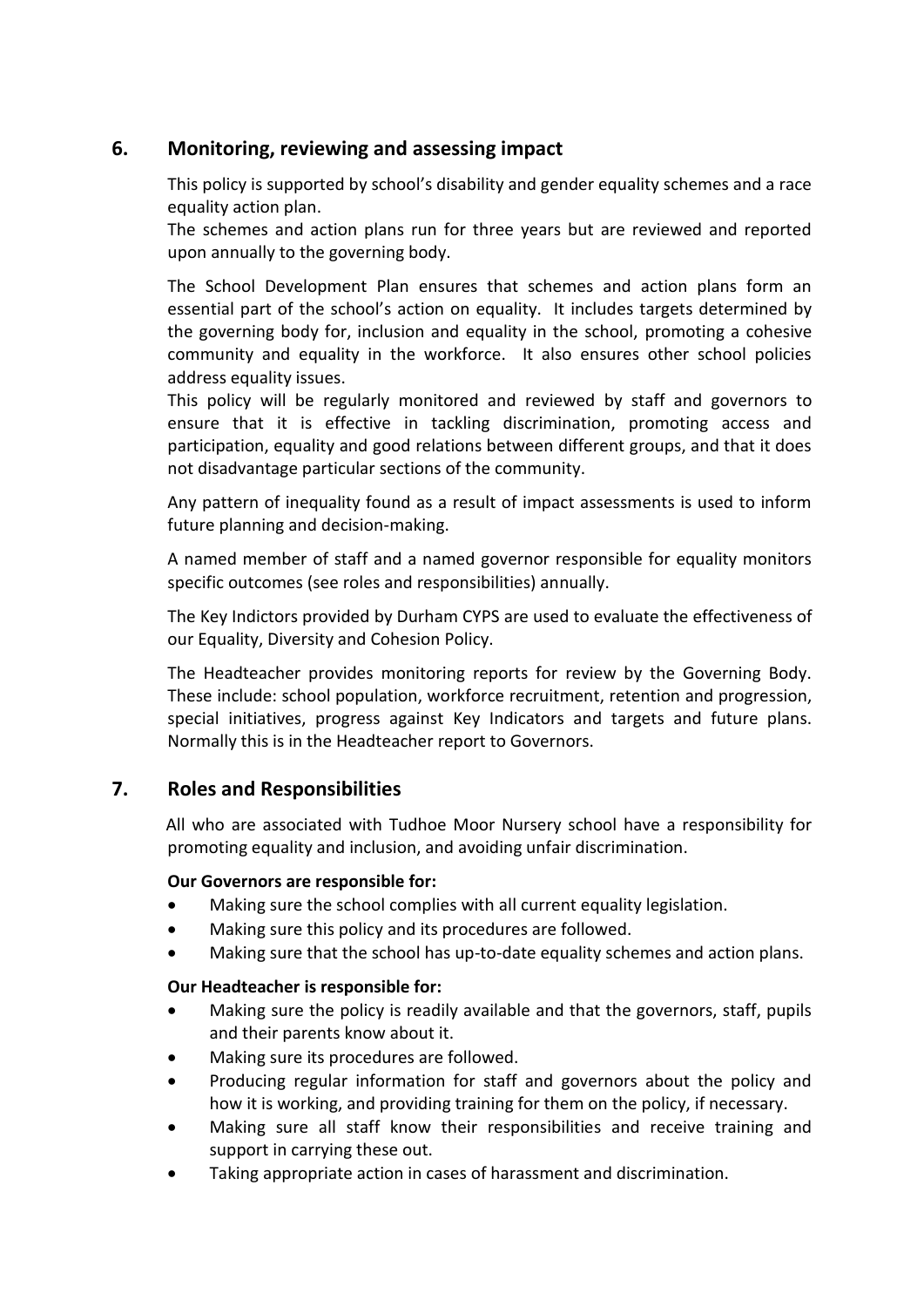## **All our staff are responsible for:**

- Proactively following this policy and any associated guidelines.
- Providing role models for pupils through their own actions.
- Dealing with racist, sexist and homophobic incidents, and recognising and tackling other forms of bias and stereotyping.
- Promoting equality and good community relations and avoiding discrimination against anyone for reasons of race, colour, nationality, ethnic or national origins, gender, disability, religion or belief, sexual orientation or socioeconomic circumstances.
- Keeping up to date with the law on discrimination and taking training and learning opportunities offered to them.

## **All our pupils are responsible for:**

- Treating others kindly and fairly without prejudice, discrimination or harassment
- Attending and engaging in their own learning as well as helping other pupils to learn
- Telling staff about any prejudiced related incidents that occur.

## **All our parents are responsible for:**

- Supporting our school in its implementation of this policy
- Following the school policy through their own behaviour
- Ensuring their children attend and engage in the learning
- Telling staff about any prejudice related incidents that occur.

## **Visitors and contractors are responsible for:**

• Knowing and following our equality policy.

**Responsibility for overseeing equality practices** in the school lies with a named member of staff and a named governor. Responsibilities include:

- Coordinating and monitoring work on equality issues.
- Dealing with and monitoring reports of harassment (including racist and homophobic incidents).
- Monitoring the progress and attainment of vulnerable groups of pupils (eg Black and minority ethnic pupils, including Gypsies and Travellers).
- Monitoring exclusion.

## **8. Breaches of the Policy**

Breaches of this policy will be dealt with in the same ways that breaches of other school policies are dealt with, as determined by the Head Teacher and Governing Body. Anyone wishing to make a complaint will be advised to follow the School Complaints Procedure

Racial incidents will be recorded and reported to the Local Authority following the procedures and guidelines established by CYPS.

Other prejudice driven behaviour will be recorded and reported following the procedures and guidelines established by the Equalities Unit of DCC.

## **9. References to other documents, advice and guidance.**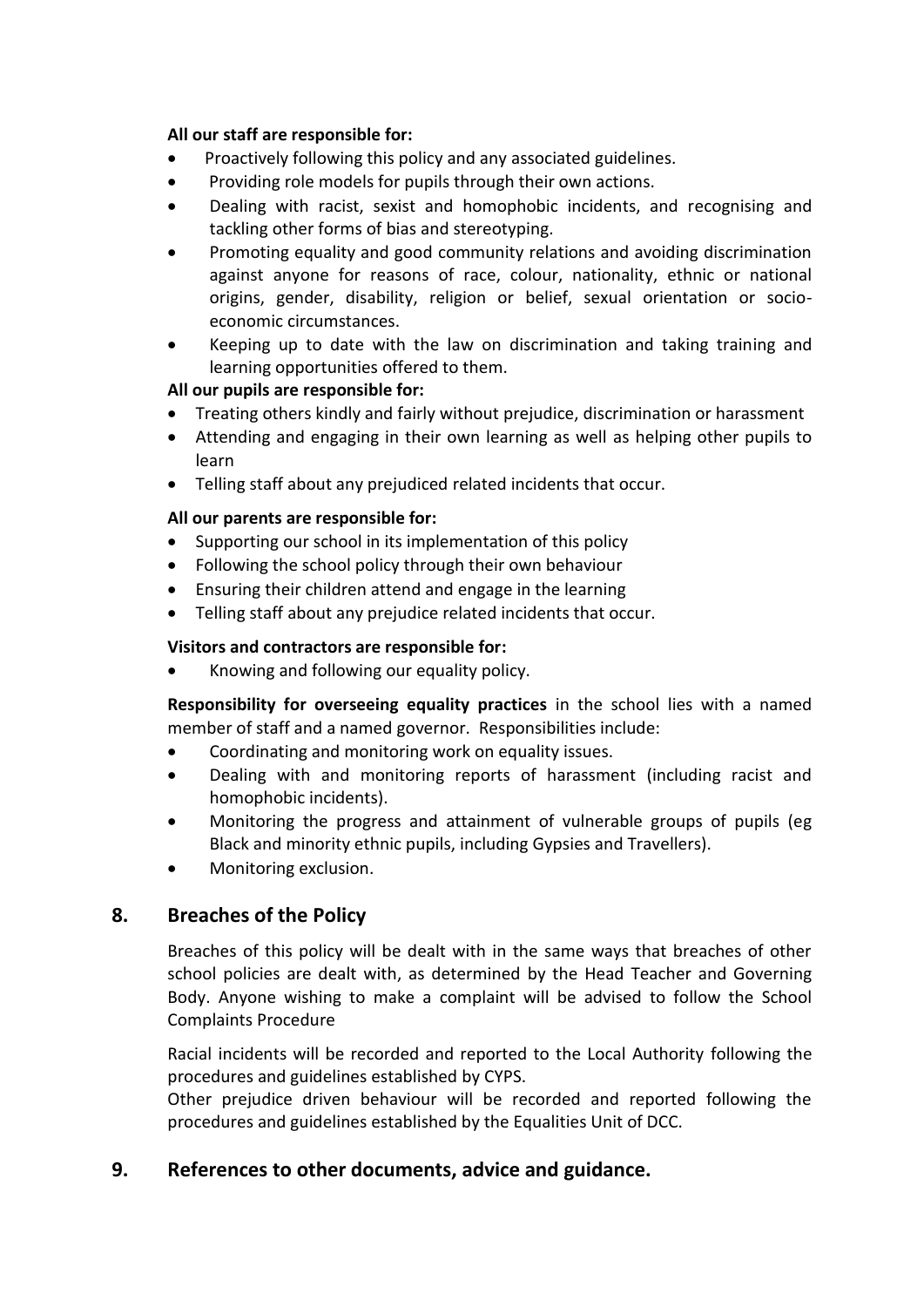Guidance and advice will be actively sought and used through

- utilising the information provided by DCC Human Resources on employment and staffing procedures. This is available on the Schools' Extranet / Document Library / Human Resources / Equality and Diversity
- using guidance from DCSF, QCA, OfSTED
- taking advice from agencies such as The Race Equality Council for Darlington and Durham, Gay Advice Darlington and Durham, the Equality and Human Rights Commission, Trade Unions.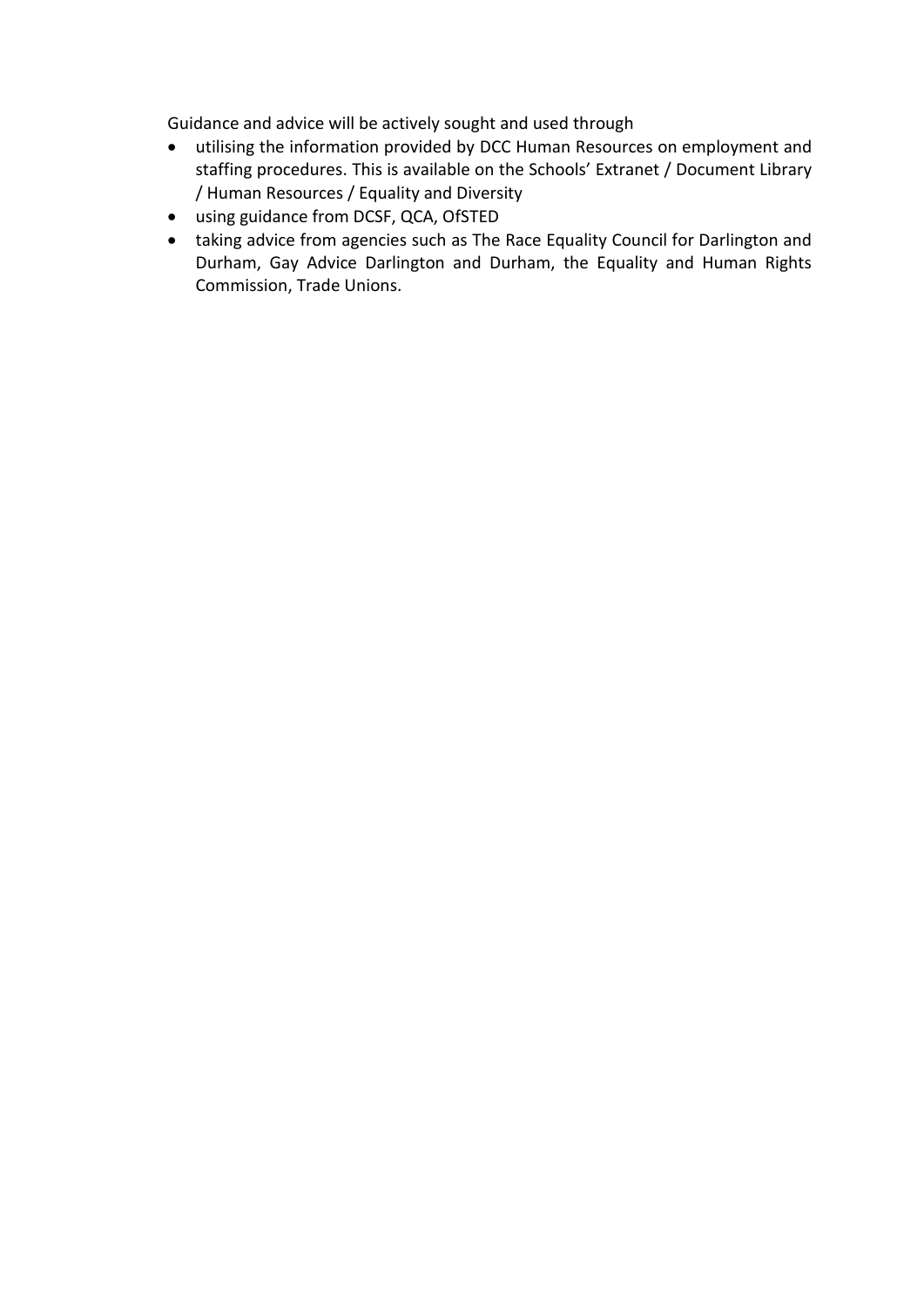## **Appendix 1 General and Specific Duties**

## **Race Equality : from the Race Relations Amendment Act 2000**

#### **General Duty**

- Promote equality of opportunity
- Promote good relations between people of different racial groups
- Eliminate unlawful racial discrimination

#### **Specific Duties**

- Prepare a written race equality policy and keep it up to date.
- Make arrangements to fulfil the policy through an action plan
- Assess the impact of our policies, including the race equality policy, on pupils, staff and parents of different racial groups, particularly the impact on pupils' attainment levels.
- Monitor the impact of policies on pupils, staff and parents and particularly on pupils' attainment levels.
- Publish, annually, the results of monitoring the policy.

## **Disability Equality : from the Disability Discrimination Act 2005 and other preceding legislation**

### **General Duty**

- Eliminate discrimination that is unlawful under the DDA
- Eliminate harassment related to disability
- Promote equality of opportunity between disabled people and other people
- Promote positive attitudes towards disabled people
- Encourage participation by disabled people in public life
- Take steps to meet disabled people's needs, even where that involves treating disabled people more favourably than other people.

### **Specific Duties**

- Make reasonable adjustments to resources and activities to avoid substantial disadvantage for disabled pupils
- Make improvements to the physical environment to increase access to education and associated services
- Increase access to the curriculum for disabled pupils
- Make written information accessible in a range of different ways for disabled pupils, where it is provided for pupils who are not disabled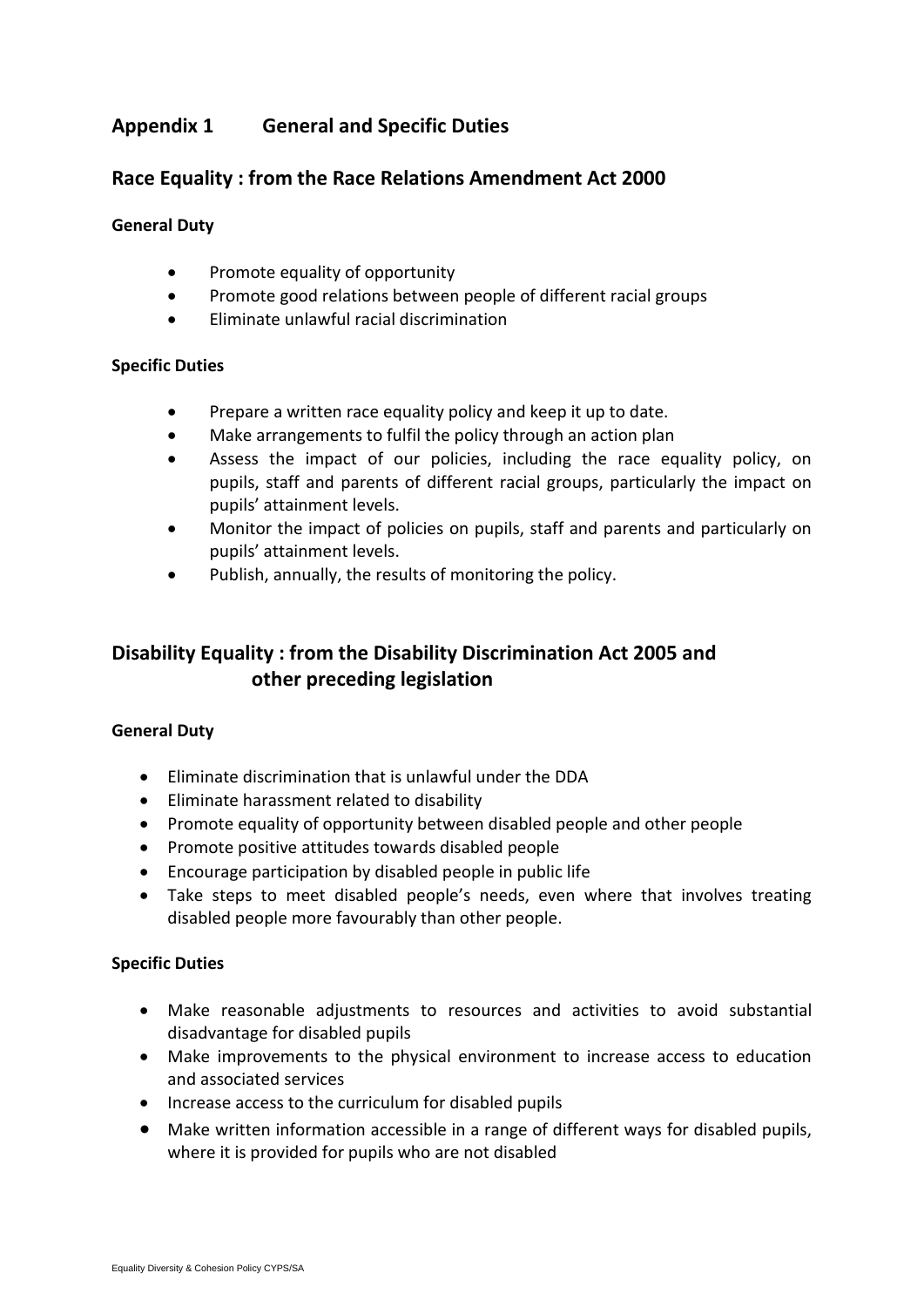Provide auxiliary aids or services, such as equipment or personal support, for pupils with SEN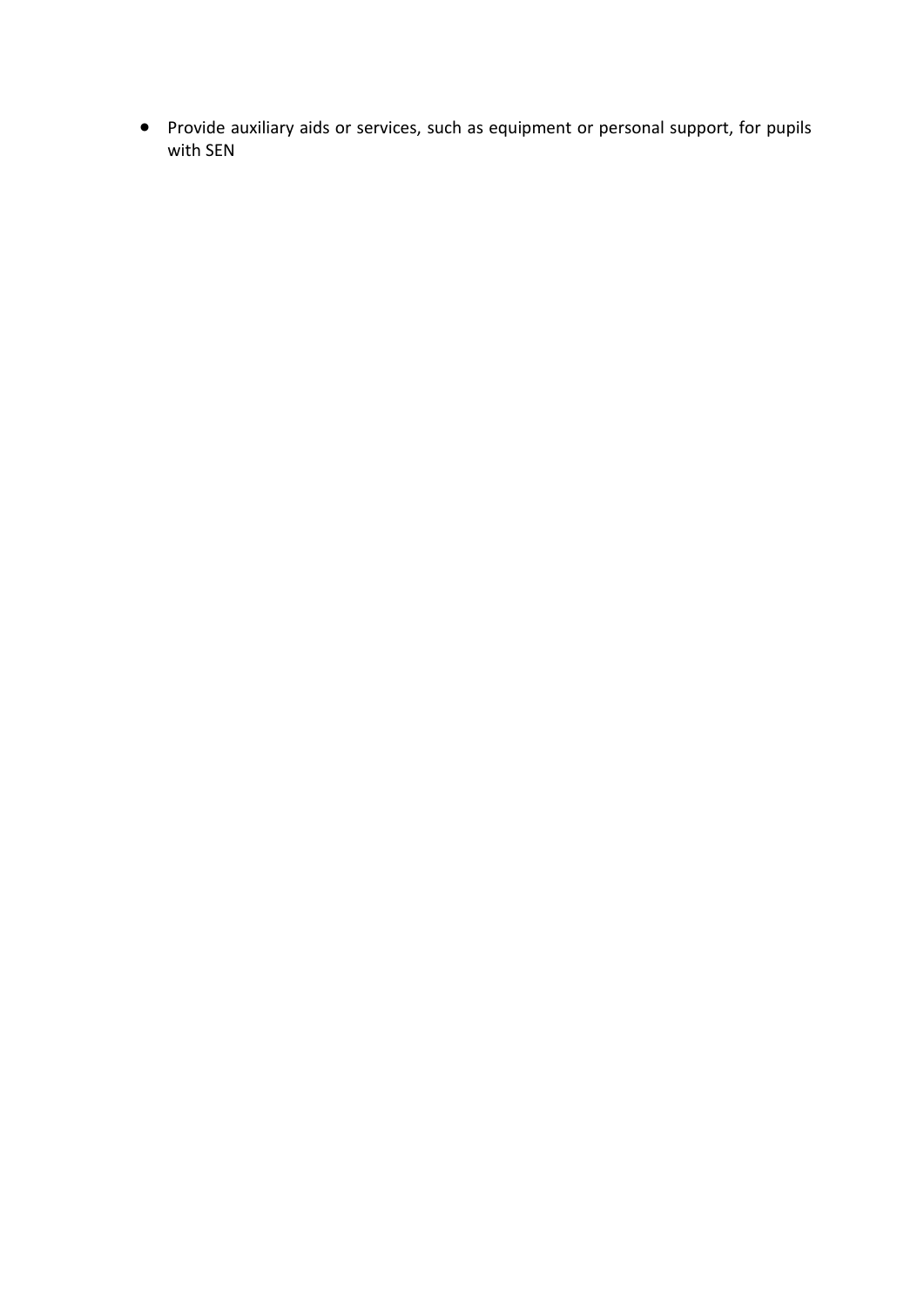## **Gender Equality: from the Equality Act 2006**

### **General Duty**

When carrying out their functions, to have due regard to the need to:

- eliminate unlawful sex discrimination and harassment
- promote equality of opportunity between females and males.

"Due regard" comprises two linked elements: proportionality and relevance. The weight given to gender equality should therefore be proportionate to its relevance to a particular function.

In terms of unlawful discrimination and harassment in employment and vocational training, the general duty also applies to people who intend to undergo, are undergoing or have undergone gender reassignment.

### **Specific duties**

To support progress in delivering the general duty, we accept specific duties which include the following activities:

- Preparing and publishing a Gender Equality Scheme, showing how the school will meet its general and specific duties including setting out its gender equality objectives.
- Formulating our overall objectives, to consider the need to include objectives to address the causes of any gender pay gap.
- Gathering and using information on how the school's policies and practices affect gender equality in the workforce and in the delivery of services, in particular education functions.
- Consulting stakeholders (ie pupils, parents, employees, others service users or potential service users, including trade unions) and taking account of relevant information in order to determine its gender equality objectives.
- Assessing the impact of its current and proposed policies and practices on gender equality.
- Implementing the actions set out in its scheme within three years, unless it is unreasonable or impractical to do so.
- Reporting against the scheme every year and review the scheme at least every three years.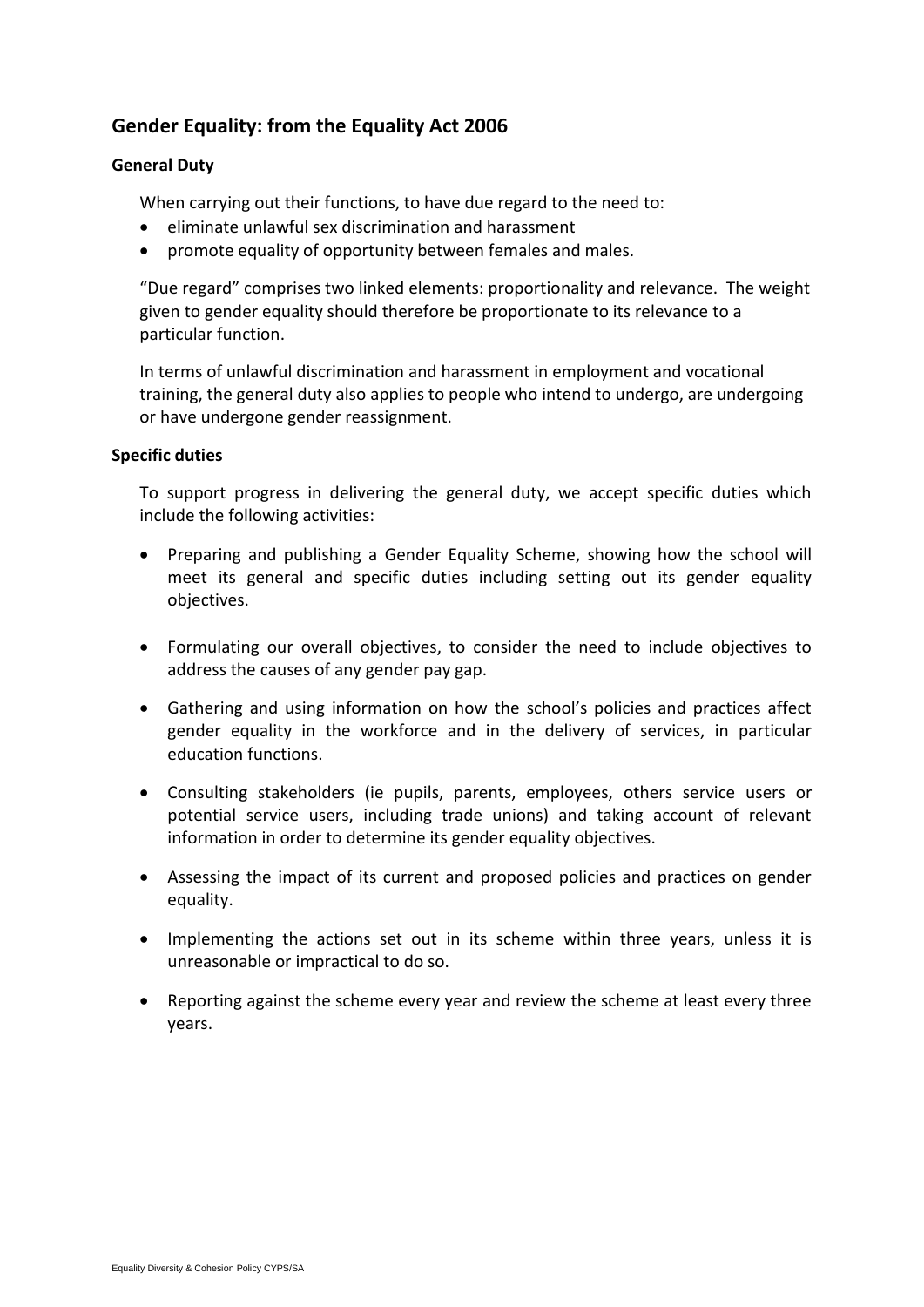## **Sexual Orientation: from separate pieces of legislation 2003 – 08**

Within the regulations sexual orientation refers to lesbians and gay men, heterosexuals and bisexuals.

#### **Duties**

- To avoid all forms of discrimination, direct and indirect, in employment on the basis of sexual orientation
- To avoid all forms of discrimination in service provision : Admissions, Teaching and Curriculum
- To avoid all forms of harassment on the grounds of sexual orientation.
- To avoid all forms of victimisation because someone has made, or intends to make, a complaint.

## **Religion and Belief: from Employment Equality (Religion and Belief) Regulations 2003**

Within the Regulations religion or belief is defined as any religion, religious belief or similar philosophical belief. It does not include political beliefs.

#### **Duties**

- To avoid all forms of discrimination, direct and indirect, in employment on the basis of religion or belief.
- To avoid all forms of harassment on the grounds of religion or belief.
- To avoid all forms of victimisation because someone has made, or intends to make, a complaint related to religion / belief discrimination.

## **Age: from the Employment Equality (Age) Regulations 2006**

These regulations apply to workers of all ages; it is unlawful to discriminate against young workers as well as older workers

### **Duties**

- To avoid all forms of discrimination, direct and indirect, in employment on the basis of age.
- To avoid all forms of harassment on the grounds of age.
- To avoid all forms of harassment on the grounds of age.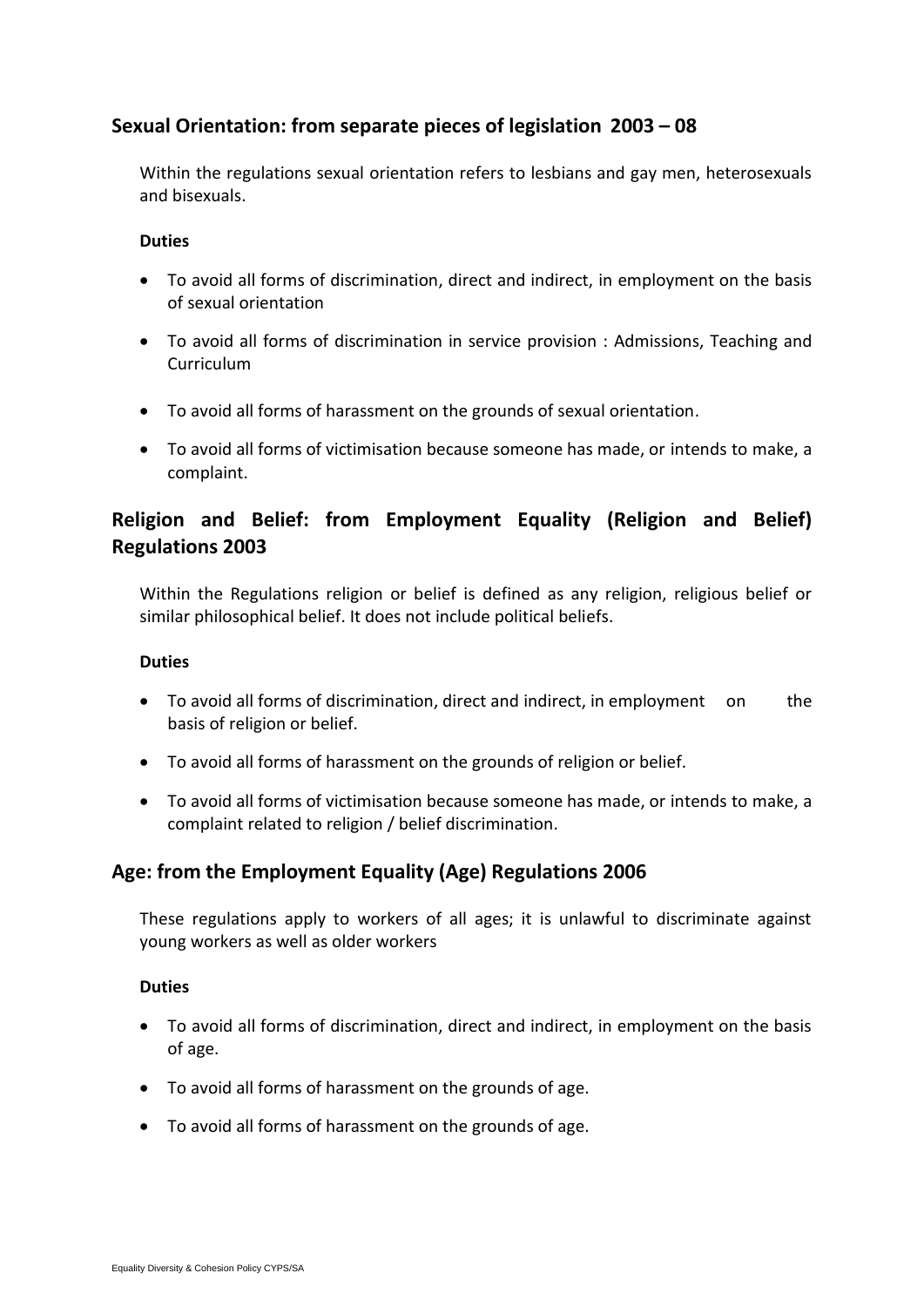To avoid all forms of victimisation because someone has made or intends to make a complaint related to age discrimination.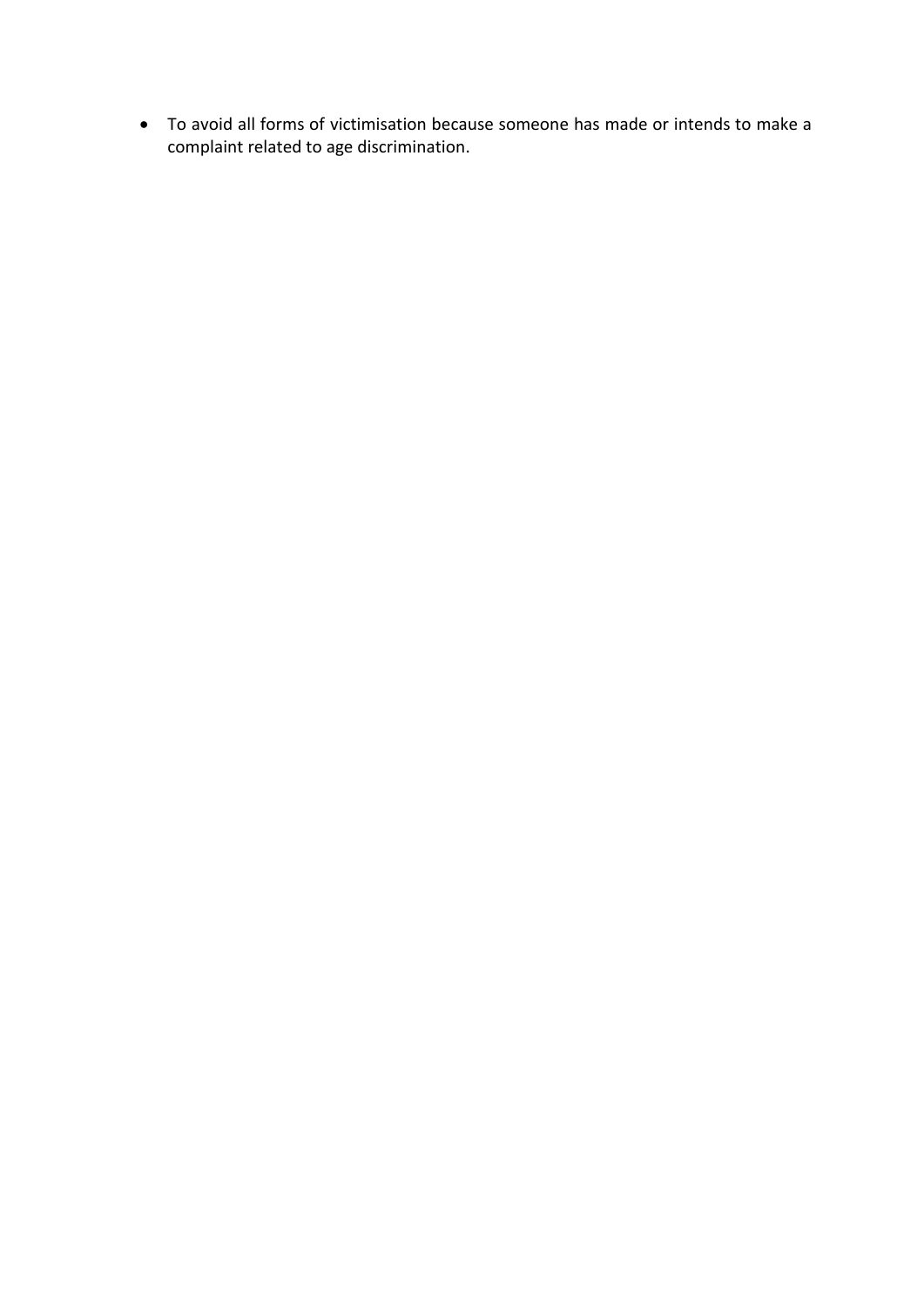## **Appendix 2 Community Cohesion**

A **cohesive** community is one where:

- There is a common vision for all communities, an emphasis on articulating what binds communities together rather than what differences divide them, a sense of belonging, of identifying with the neighbourhood and of 'looking out for each other'.
- There is a commitment to equality and social justice.
- The diversity of people's different backgrounds and circumstances is appreciated, respected and protected, in order to support integration and cohesion in changing communities.
- People have similar life opportunities, irrespective of background.
- Everyone understands their rights and responsibilities and is encouraged to participate at all levels.
- Strong and positive relationships are being developed between people from different backgrounds in the workplace, in schools and within neighbourhoods.

The National Community Cohesion Standards are framed by four strategic aims:

- Close the attainment and achievement gap.
- Develop common values of citizenship based on dialogue, mutual respect and acceptance of diversity.
- Contribute to building good community relations and challenge all types of discrimination and inequality.
- Remove the barriers to access, participation, progression, attainment and achievement.

The DCSF Guidance on the duty to promote community cohesion suggests that schools' contribution to community cohesion is under the three headings:

- **Teaching, learning and curriculum** to teach pupils to understand others, to promote common values and to value diversity, to promote awareness of human rights and of the responsibility to uphold and defend them, and to develop the skills of participation and responsible action.
- **Equity and excellence** to ensure equal opportunities for all to succeed at the highest possible level possible, removing barriers to access and participation in learning and wider activities and eliminating variations in outcomes for different groups.
- **Engagement and extended services** to provide a means for children, young people and their families to interact with people from different backgrounds and build positive relations, including links with different school communities locally, across the country and internationally.

In order to achieve a **cohesive community**, we recognise that we need to :

- Promote understanding and engagement between communities.
- Encourage all children and families to feel part of the wider community.
- Understand the needs and hopes of all our communities.
- Tackle discrimination.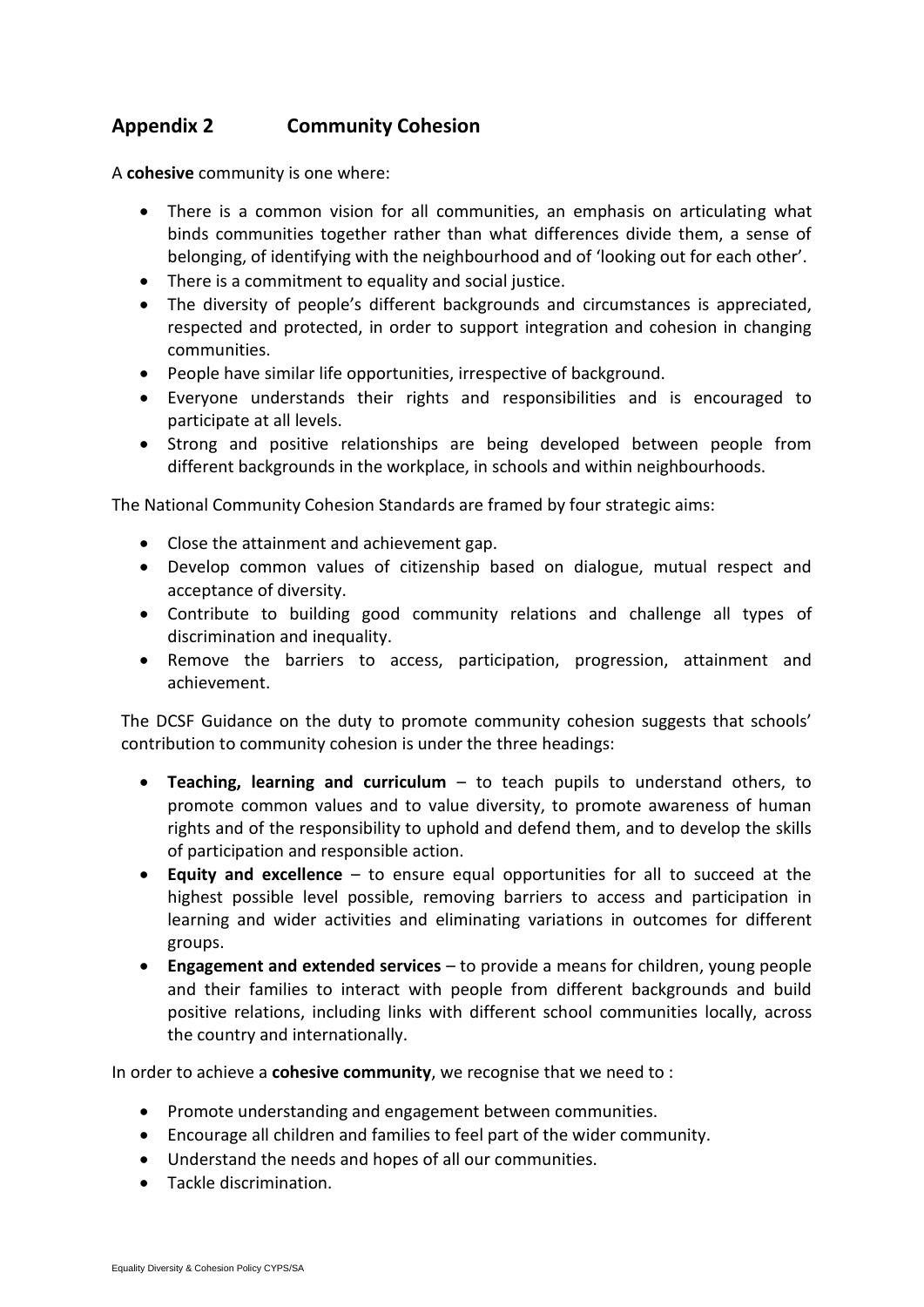- Increase life opportunities for all.
- Ensure teaching and the curriculum addresses issues of diversity.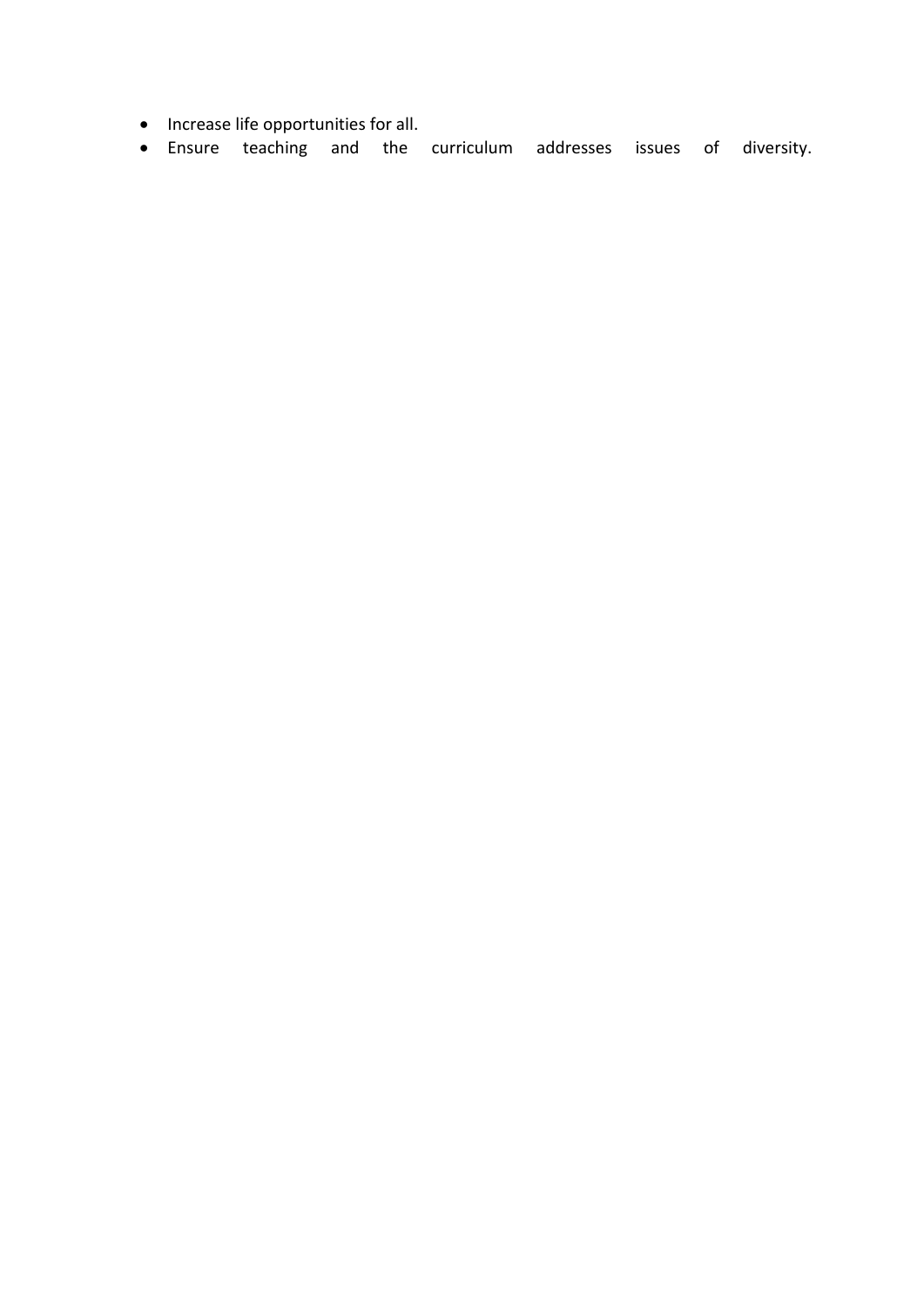# **Appendix 3 Questions for which quantitative and qualitative evidence is required when current policies are being reviewed. (From DCSF Sample Equalities Policy)**

|    | <b>Aspect / Principle</b>                          | <b>Disability</b>                                                                                                                                                                                                    | <b>Ethnicity</b>                                                                                                                                                                                                     | Gender                                                                                                                                                                                                                  |
|----|----------------------------------------------------|----------------------------------------------------------------------------------------------------------------------------------------------------------------------------------------------------------------------|----------------------------------------------------------------------------------------------------------------------------------------------------------------------------------------------------------------------|-------------------------------------------------------------------------------------------------------------------------------------------------------------------------------------------------------------------------|
| 1. | <b>Outcomes for</b><br><b>learners</b>             | Do our policies benefit all<br>learners and potential<br>learners, whether or not they<br>are disabled? or are disabled<br>learners excluded,<br>disadvantaged or<br>marginalised?                                   | Do our policies benefit all<br>and<br>potential<br>learners<br>whatever their<br>learners.<br>ethnic, cultural or religious<br>background? Or are people<br>from certain backgrounds<br>losing out?                  | Do our policies benefit all<br>and<br>potential<br>learners<br>whichever<br>their<br>learners,<br>gender?<br>Or are outcomes<br>different<br>females<br>for<br>and<br>males,<br>with<br>being<br>some<br>disadvantaged? |
| 2. | Recognising<br>relevant differences                | Is due account made of the<br>specific<br>needs<br>and<br>of<br>disabled<br>experiences<br>people? Or is a 'one size fits<br>all' approach adopted?                                                                  | Is due account made of<br>different<br>cultural<br>backgrounds? Or is a 'one<br>fits<br>all'<br>size<br>approach<br>adopted?                                                                                         | due<br>account made<br>ls.<br>0f<br>women's and men's differing<br>experiences? Or is a 'one size<br>fits all' approach adopted?                                                                                        |
| З. | Attitudes,<br>relationships and<br>cohesion        | policies<br>our<br>promote<br>Do.<br>attitudes<br>positive<br>towards<br>disabled people, and good<br>relations between disabled<br>and non-disabled people? Of<br>is there negativity and little<br>mutual contact? | Do our policies promote<br>positive<br>interaction<br>and<br>good<br>relations<br>between<br>different<br>groups<br>and<br>communities? Or are there<br>tensions<br>and<br>negative<br>attitudes?                    | Do our policies promote good<br>relations between women and<br>men? Or is there tensions or<br>disrespect, perhaps expressed<br>through sexual harassment.                                                              |
| 4. | <b>Benefits for the</b><br>workforce               | Do all members and potential<br>members of the workforce<br>benefit, whether or not they<br>disabled?<br>0r<br>are<br>are<br>reasonable adjustments for<br>disabled staff not made?                                  | members<br>all<br>Do<br>and<br>potential members of the<br>workforce<br>benefit,<br>whatever<br>ethnic,<br>their<br>cultural<br>religious<br>or<br>background? Or are some<br>excluded?                              | Do all members and potential<br>members of the workforce<br>benefit,<br>whichever<br>their<br>gender?<br>0r<br>there<br>are<br>differential<br>both<br>impacts,<br>positive and negative?                               |
| 5. | Positive impact on<br>equality                     | policies<br>help to<br>Do our<br>reduce<br>and<br>remove<br>inequalities<br>between<br>disabled<br>non-disabled<br>and<br>people that currently exist?<br>does<br>inequality for<br>0r<br>disabled people continue?  | Do our policies help to<br>reduce<br>and<br>remove<br>inequalities<br>and<br>poor<br>relations between different<br>communities that currently<br>exist? Or do barriers and<br>inequalities continue?                | Do our policies help to reduce<br>inequalities<br>and<br>remove<br>between women and men that<br>currently<br>exist?<br>0r<br>do<br>inequalities, for example in<br>seniority and pay, continue?                        |
| 6. | Consultation,<br>involvement and<br>accountability | Are our policies based on<br>involvement<br>of<br>and<br>consultation with disabled<br>Or are the views<br>people?<br>and experiences of disabled<br>people not sought or not<br>heeded?                             | Are our policies based on<br>involvement<br>of<br>and<br>with people<br>consultation<br>from<br>range<br>a<br>оt<br>backgrounds?<br>0r<br>are<br>certain<br>views<br>and<br>experiences not sought or<br>not heeded? | Are our policies based on<br>involvement<br>οf<br>and<br>consultation with both women<br>and men? Or are the views<br>and experiences of women or<br>men not sought or heeded?                                          |
| 7. | <b>Benefits for society</b>                        | policies<br>benefit<br>Do<br>our<br>society<br>whole<br>by  <br>as<br>a                                                                                                                                              | policies benefit<br>Do our<br>society as a whole by                                                                                                                                                                  | Do our policies benefit society<br>as a whole by encouraging                                                                                                                                                            |